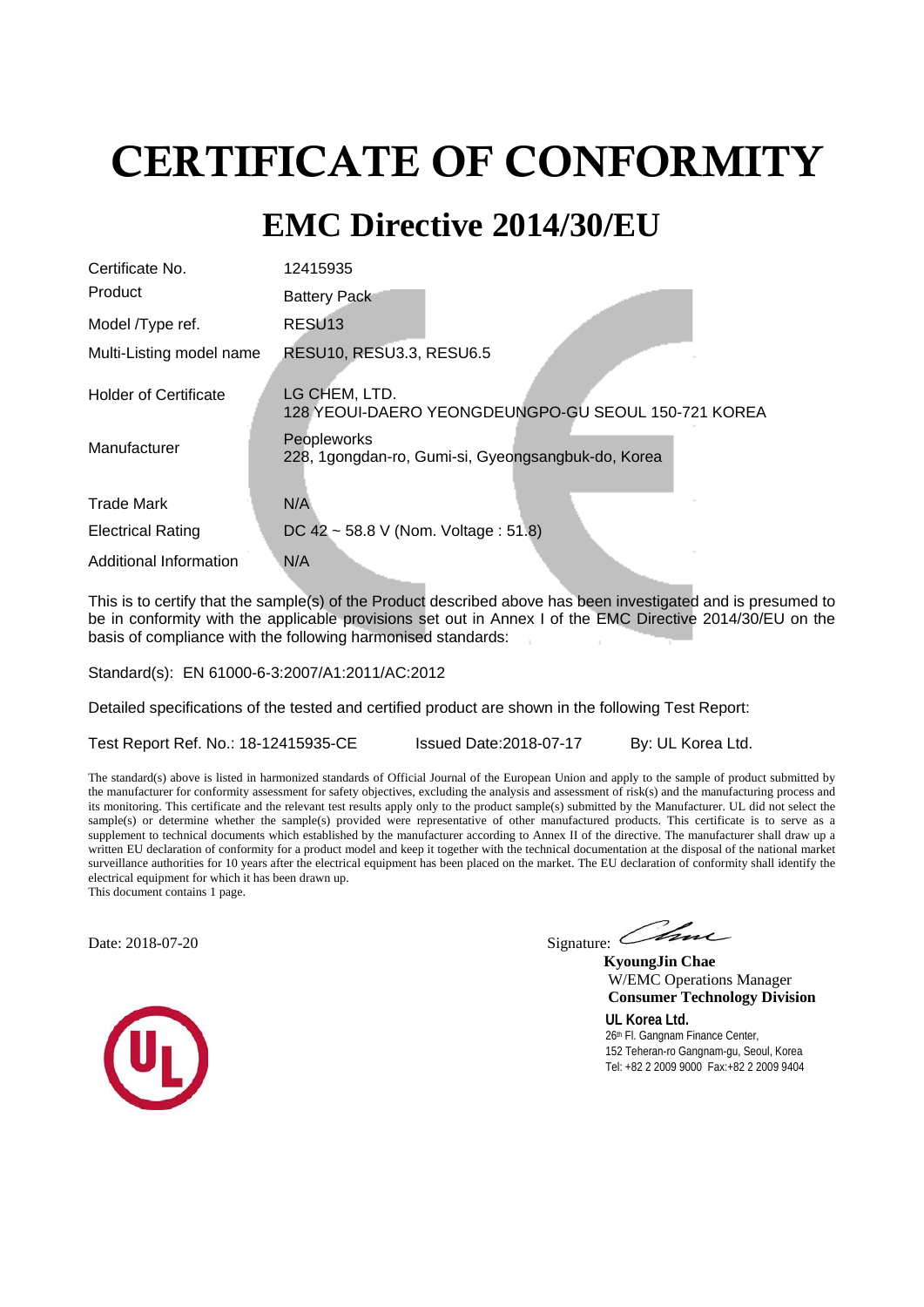

LG Chem, Ltd. Mr. Jaeseung Lee Assistant Manager Quality Management Dept. 128, Yeoui-daero, Yeongdeungpo-gu, Seoul 150-721 Rep. of Korea

 $: 11.07.2018$ Date Our ref. : SWL ZKR1 Your ref.: 386141

#### Ref : R TÜV-Mark Approval

Type of Equipment : Secondary Li-ion Battery System, LiNiMnCoO2 Model Designation : See Certificate Certificate No. : R 50412599 0001 Report No. : 50152219 001

Dear Mr. Jaeseung Lee,

The above specified technical equipment has been tested and found to be in accordance with the relevant requirements.

Please find enclosed your certificate.

As the photo documentation is the evidence of certification, you need to keep the authorized copy for reference purposes as long as your certificate remains valid and the products are being sold.

If cancellation of the certificate is submitted by 15 November in a given year, no fee will be charged for the following year.

We appreciate your support and would like to offer our assistance in the approval of your future products through our extensive range of technical services. Please feel free to contact us whatever your requirements may be.

With kind regards,

Certification Body

Park

Enclosure

## TÜV Rheinland Korea Ltd.

**Head Office** E&C Venture Dream Tower 6, 41, Digital-ro 31-gil, Guro-gu, Seoul, Korea (08375) Tel: (02)860-9860<br>Fax: (02)860-9861 e-mail: info@kor.tuv.com

#### **Seoul Test Center**

E&C Venture Dream Tower 6, 41, Digital-ro 31-gil, Guro-gu, Seoul, Korea (08375) Tel: (02)860-9860<br>Fax: (02)860-9863 e-mail: info@kor.tuv.com

#### Daegu Office

12F., KTMF Bldg., 334, Dongdaegu-ro, Suseong-gu, Daegu, Korea (42028) Tel: (02)860-9870<br>Fax: (02)860-9871 e-mail: info@kor.tuv.com

#### Changwon Test Center

49, Jukjeonro 74 beon-gil, Uichang-gu, Changwon, Gyeongsangnam-do, Korea (51390) Tel: (02)860-9850 Fax: (02)860-9851 e-mail: info@kor.tuv.com